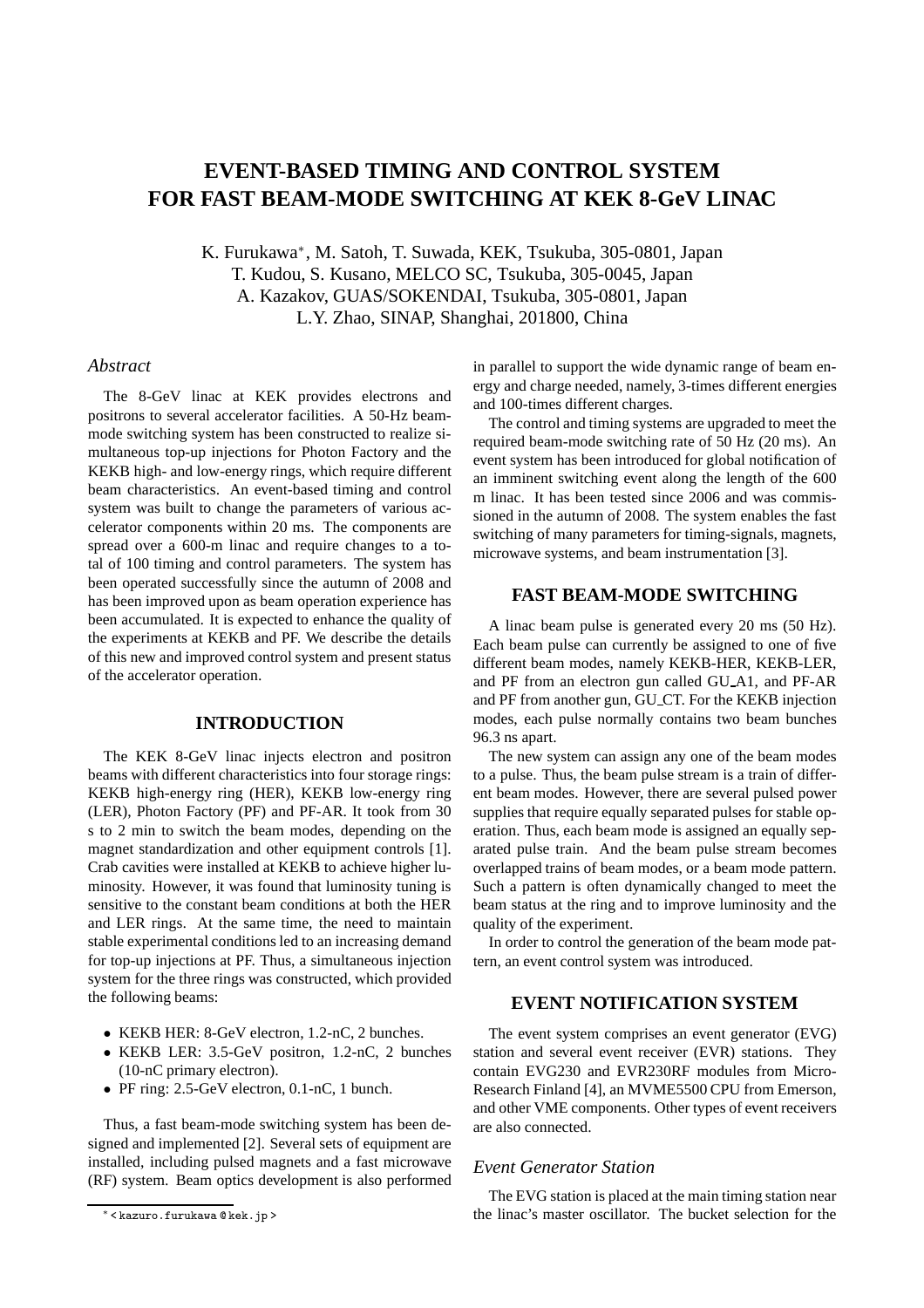KEKB and PF rings is outside the EVG. A bucket selection timing is selected by the EVG and is used as a timing fiducial. The master oscillator provides the 114.24-MHz clock signal to the EVG, which is used as the event clock. While the clock signals at KEKB are directly synchronized with certain integer relations, the clock signals at PF do not have a common base with the linac.

This is explained by the clocks being continuously and independently adjusted at both rings for circumference compensation, with the KEKB requiring tight synchronization tolerances of less than 30 ps. Thus, an accidental synchronization with a certain jitter tolerance is searched for in the PF revolution clock. Currently, the tolerance is set to 300 ps, which is smaller than the injection acceptance of 700 ps.

The EVG is loosely synchronized to a 50-Hz AC power line before being fed the timing fiducial. While the accidental synchronized timing for the PF is normally about 10 kHz, it can be lower if the clock frequencies become close to an integer relation. Thus, the signal is always monitored to maintain a sufficient rate. Thereafter, all the timings and events generated are based on this 50-Hz fiducial and the 114-MHz clock.

The generated event stream signal is transmitted from a small form-factor pluggable transceiver (SFP) on the EVG to many EVRs through optical fan-out modules in a starlike topology.

#### *Event Receiver Stations*

EVR stations are installed at six sub-control rooms to replace old and static timing systems [5], and also at the beginning of linac sectors to provide fast equipment controls. The EVR receives the event stream though a SFP connector. While multi-mode fibers are used for most stations, a single-mode fiber and SFPs are used for an EVR station at a distance of 400 m.

The EVR generates timing and gate signals based on the event code provided by the EVG in order to drive the equipment. Timing signals are assigned some delay from the fiducial. Gate signals are started at the end of the previous pulse and are stopped at the end of the next pulse.

The event also triggers an interrupt on the VME bus and then invokes EPICS device-support software [6]. Analog signal controls are performed using DAC and ADC modules through a CPU module.

#### *Software Receiver Stations*

Some observation stations receive events over a TCP/IP network because such hardware cannot accommodate an EVR module. The failure rate with our current network configuration was confirmed to be less than 1 ppm. The hardware includes oscilloscopes with Windows embedded and a VME system. Although the failure rate is low, the use of this scheme is restricted to observation stations. EVRs are utilized to control equipment.

## *Hardware Receiver Stations*

Some of the existent subsystems receive events through hardwired cables. The EVG station also has an EVR module to provide gate signals for subsystems such as the bucket selection system and the ring injection systems. The systems use the gate signals to determine the local parameters.

#### **SOFTWARE STRUCTURE**

The entire event related stations run EPICS software R3.14.8.2 or R3.14.9. These include one EVG, 13 EVRs, and 27 software stations. EVG and EVR stations also run V2.4.1 of their device support software with modifications made for new hardware features.

## *Beam-mode Pattern Generation*

In order to generate the beam mode pattern explained above, an external program to the EVG station is used. This is explained by the fact that the operation requirements may change frequently and a flexible system is required. Programs in scripting languages are utilized for rapid prototyping. The event control system together with several hardware system installations and beam optics developments are performed simultaneously. Thus, the pattern generation algorithm is modified almost daily.

The length of the pattern can be any number less than 500 (10 s), and it can be downloaded at any time into the EVG station as an EPICS waveform record. Once it is loaded, it repeats forever until the next pattern is loaded, then the previous one is replaced at the end of the pattern.

There are several pattern generator programs. One of the programs accepts requests from other programs and human operators, and tries to arbitrate them automatically. Thus, this program is the one most frequently used. Another manual pattern generator is also utilized, depending on the operation modes.

## *Event Code Generation and Processing*

Every 20 ms, the EVG station reads one element from the beam mode pattern, to generate a sequence of event codes.

Linac may provide five different beam modes as described above. Each beam mode has a backup called a study mode and sometimes a pulse does not have a beam. Thus, a total of eleven beam modes are defined.

Three events are assigned at least for each beam mode, one for the preparation and two others for the beam and equipment triggers. The preparation event at the end of an event code sequence invokes EPICS process-variables (PVs) at the EVR stations to assign delay values to the EVR itself and analog values to the DAC modules, and also to generate gate signals. The other two events at the next pulse generate actual timing pulses for the corresponding beam mode, as set by the preparation event.